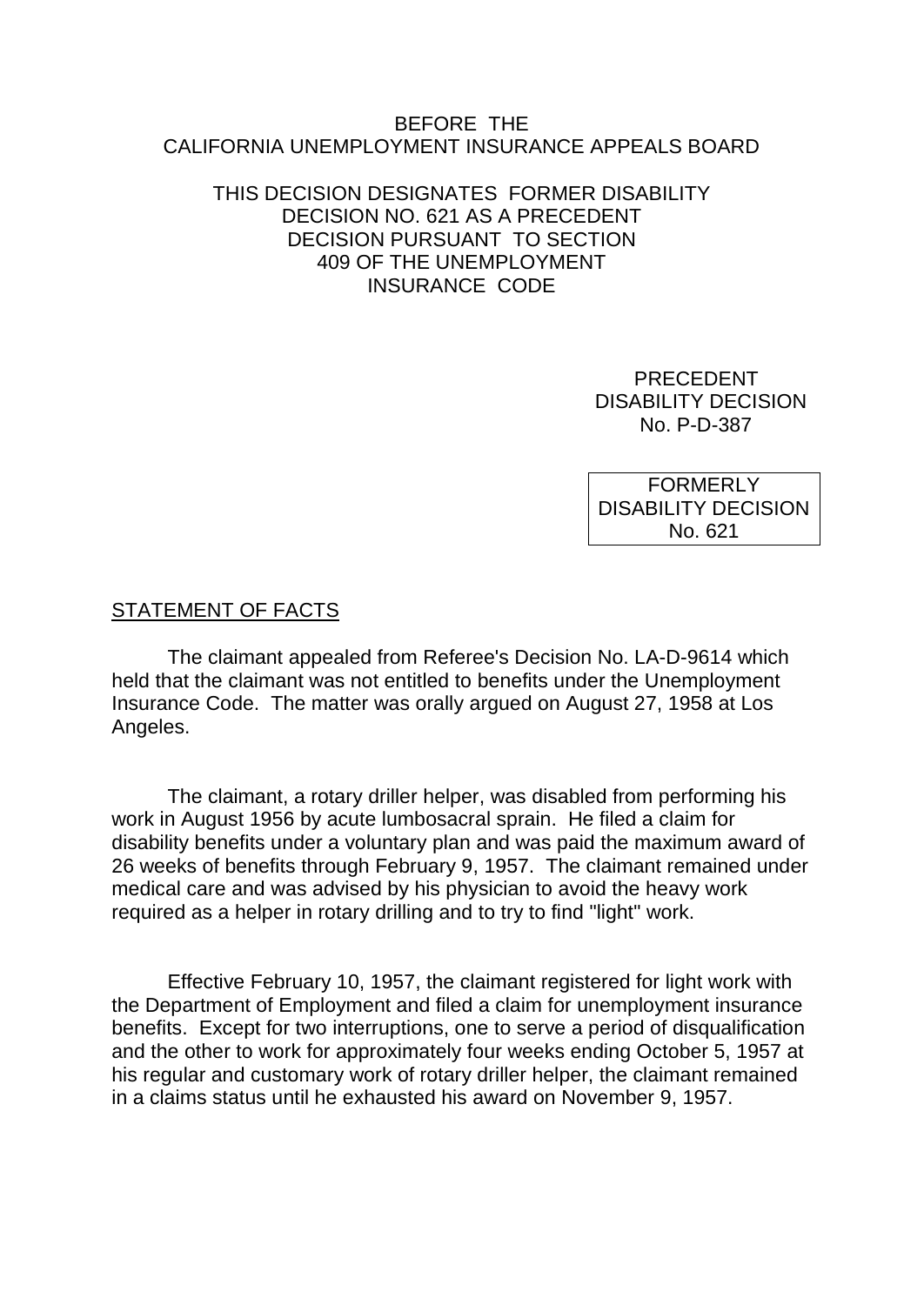Effective January 21, 1958, the claimant filed a claim for disability benefits with the Department of Employment. He alleged that he was first disabled on October 6, 1957 by a ruptured disc. His physician certified he first treated him for "ruptured L-4 disc" on January 23, 1958 and that the claimant had been disabled from October 6, 1957 and would not be able to resume work prior to July 1, 1958. In a subsequent medical report, this physician certified that he had treated the claimant since June 1953 for "left ligament strain Possible Herniated L-3 disc" and that the claimant was disabled by this condition from October 5, 1957 and would be disabled to November 1, 1958. On April 14, 1958, this physician reported to the department that, since February 9, 1957, the claimant was able to work as a light truck driver and that he had recommended to the claimant that he no longer engage in heavy work as a rotary driller. Meanwhile, on March 25, 1958, the department issued a determination which held that the claimant was not entitled to benefits beginning January 21, 1958 under section 2653 of the code.

Due to economic necessity, the claimant undertook the performance of his regular work in September 1957 despite his physician's recommendation that he avoid such heavy work. The claimant testified that the pain had become so severe that he could not do any work presently and had to take pain-relieving medicine. He expected he would have to undergo surgery as indicated by his physician.

## REASONS FOR DECISION

Section 2608 of the Unemployment Insurance Code provides as follows:

" 'Disability benefit period,' with respect to any individual, means the continuous period of unemployment and disability beginning with the first day with respect to which the individual files a valid claim for unemployment compensation disability benefits. For the purposes of this part, two consecutive periods of disability due to the same or related cause or condition and separated by a period of not more than 14 days shall be considered as one disability benefit period."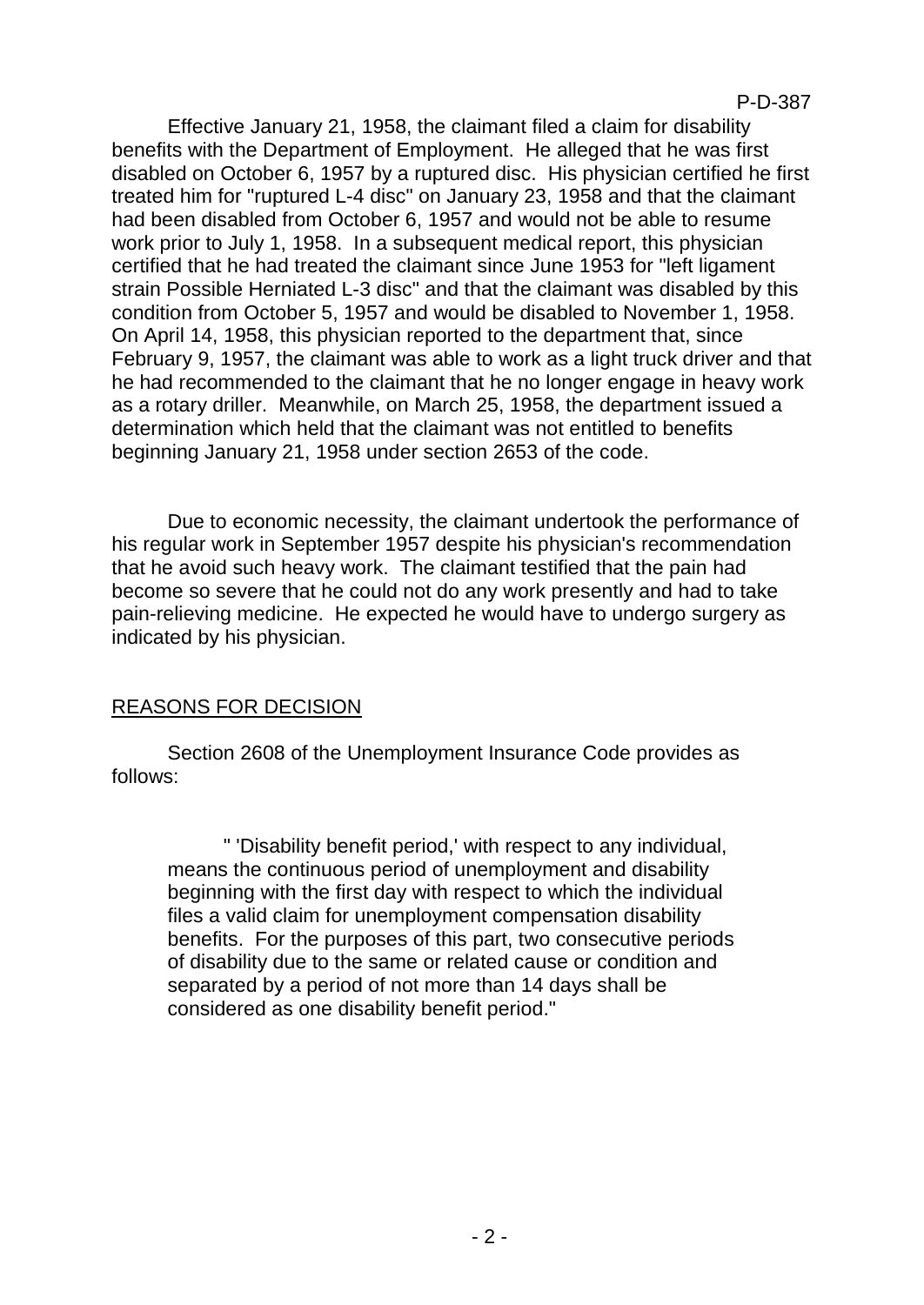Section 2608-1 of title 22 of the California Administrative Code provides in pertinent part as follows:

"Continuous Period of Unemployment and Disability. A continuous period of unemployment and disability ends:

(a) When an individual returns to and is able to perform his regular or customary work for a period of more than fourteen (14) days or . . ."

In this case the claimant was first disabled by a possible herniated "L-3" disc in August 1956; and at no time thereafter did his physician consider him able to perform his regular or customary work of rotary driller helper. Because of this disability, the claimant was paid maximum benefits under a voluntary plan. His present disability is related to a herniated "L-4" disc; and, according to both the claimant and his physician, it commenced in early October 1957, after he was employed at his regular and customary work for approximately four weeks. It is unnecessary for us to decide whether the claimant's disabilities were related because, inasmuch as he returned to and was able to perform his customary work in excess of fourteen days, we must hold under section 2608-1(a) of title 22 of the California Administrative Code that the disability for which he had received maximum benefits had ended.

## **DECISION**

The decision of the referee is reversed. Benefits are payable provided the claimant is otherwise eligible.

Sacramento, California, October 24, 1958.

CALIFORNIA UNEMPLOYMENT INSURANCE APPEALS BOARD

GLENN V. WALLS, Chairman

ARNOLD L. MORSE

ERNEST B. WEBB